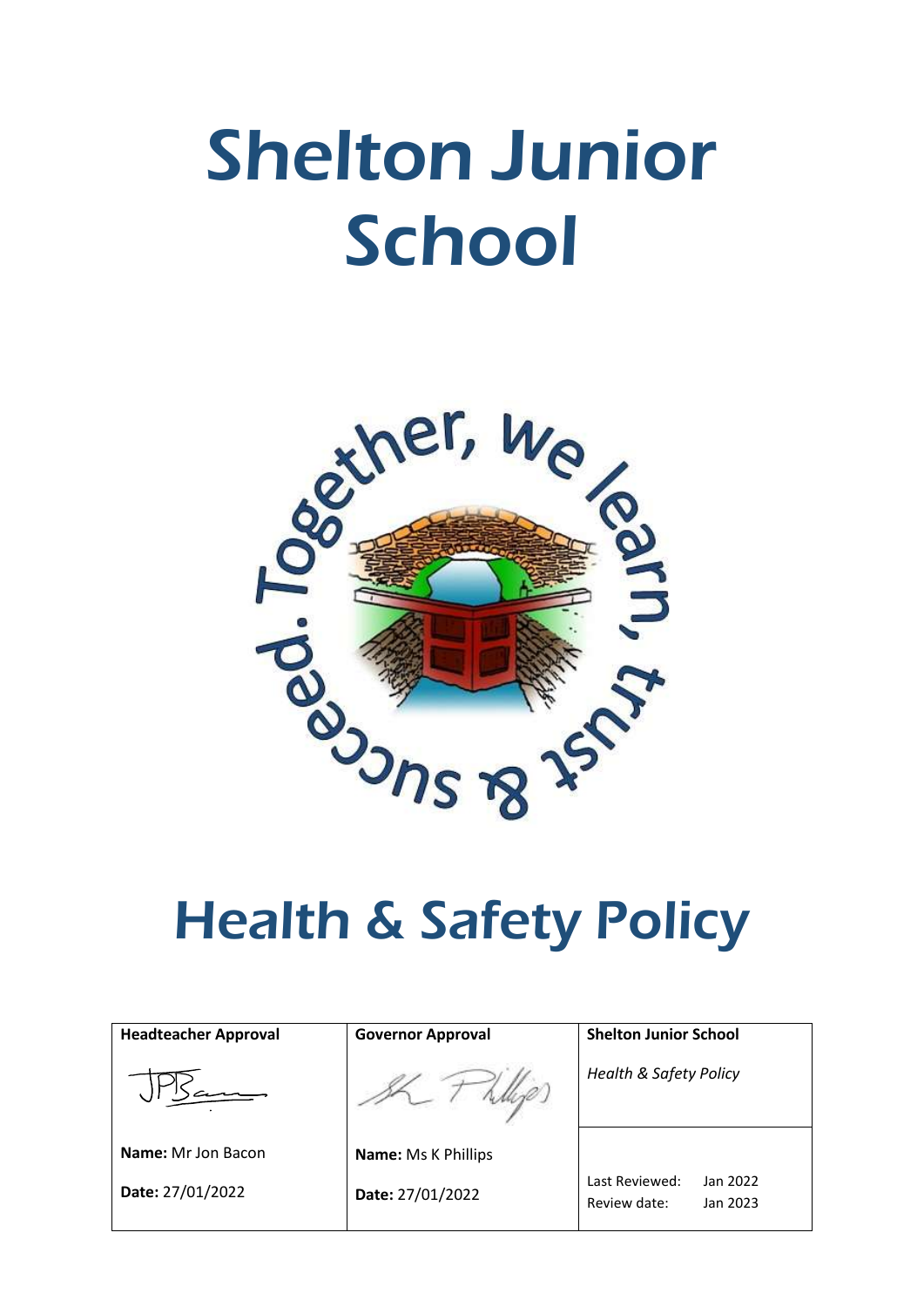# <span id="page-1-0"></span>**Policy review dates and changes**

| <b>Date</b> | By whom | <b>Summary of changes made</b>                        |
|-------------|---------|-------------------------------------------------------|
| 29/01/2021  | JB      | Updated Contractors responsibilities to report to SBM |
|             |         |                                                       |
|             |         |                                                       |
|             |         |                                                       |
|             |         |                                                       |
|             |         |                                                       |
|             |         |                                                       |
|             |         |                                                       |
|             |         |                                                       |
|             |         |                                                       |
|             |         |                                                       |
|             |         |                                                       |
|             |         |                                                       |
|             |         |                                                       |
|             |         |                                                       |
|             |         |                                                       |
|             |         |                                                       |
|             |         |                                                       |
|             |         |                                                       |
|             |         |                                                       |
|             |         |                                                       |

Shelton Junior School

*Health & Safety Policy*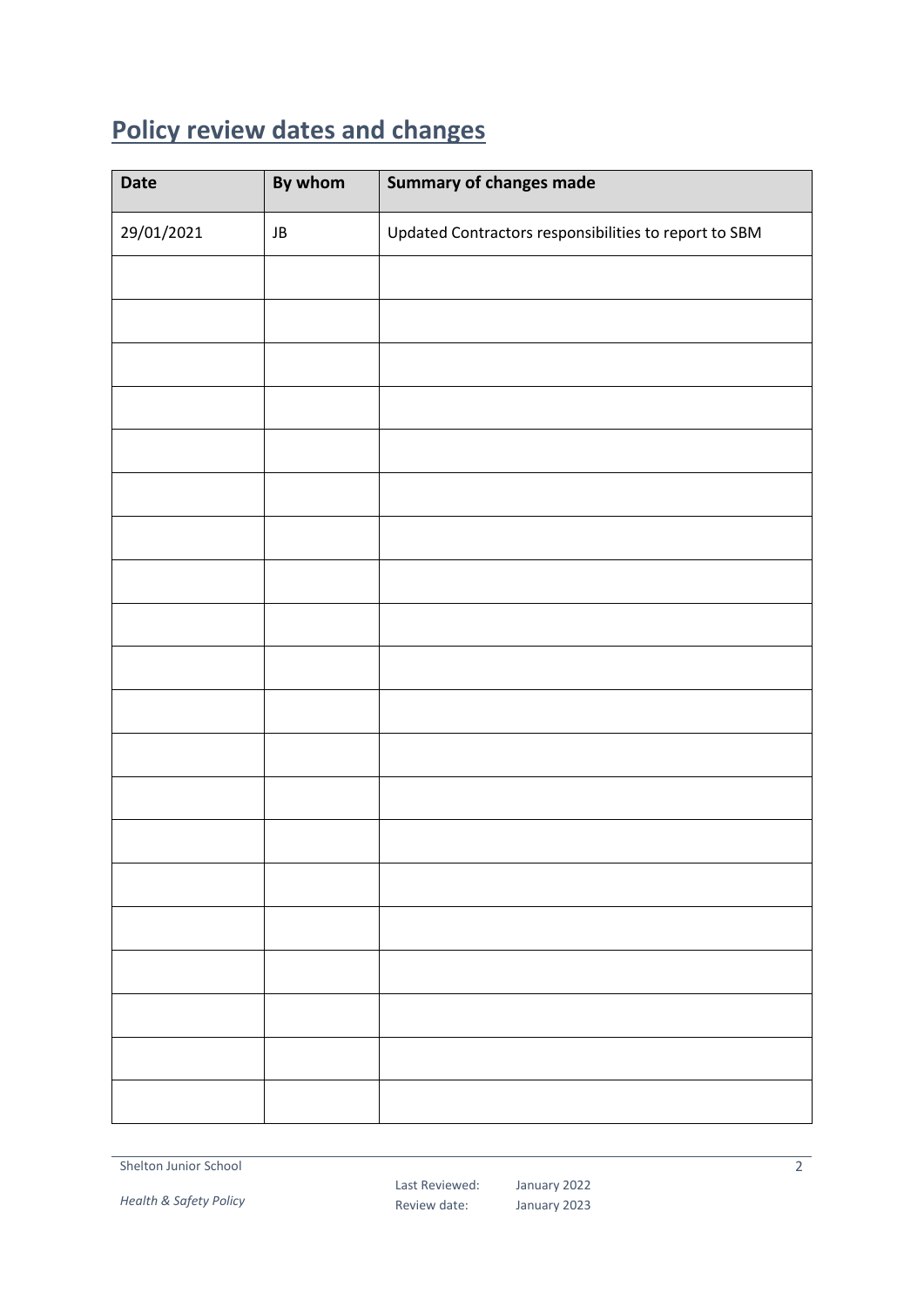# Contents

| Access equipment (kick-stools, ladders, tower scaffolds and mewps etc) 11 |  |
|---------------------------------------------------------------------------|--|
|                                                                           |  |
|                                                                           |  |
|                                                                           |  |
|                                                                           |  |
|                                                                           |  |
|                                                                           |  |
|                                                                           |  |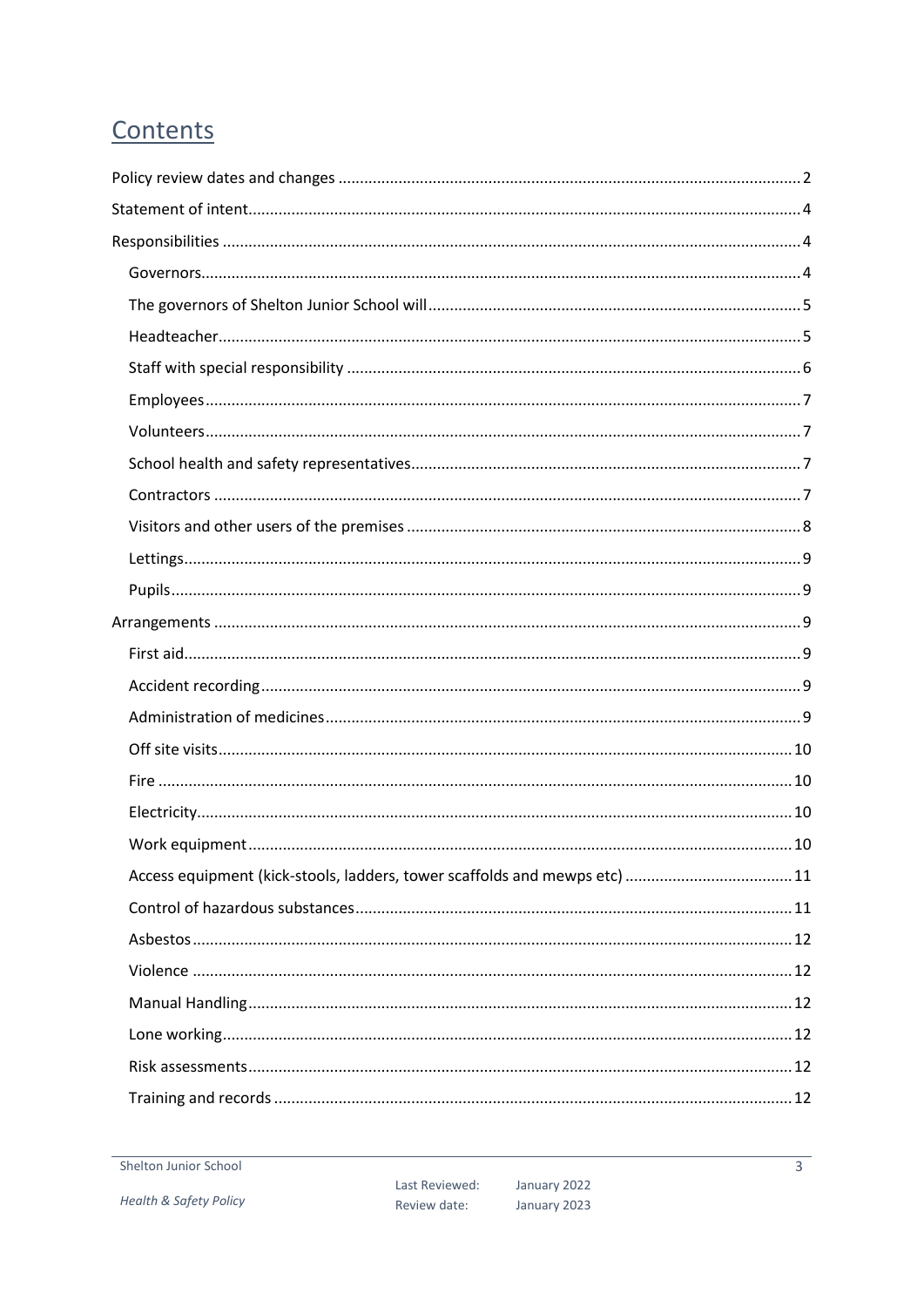# <span id="page-3-0"></span>**Statement of intent**

Shelton Junior School recognises its legal and moral responsibilities to persons who may be adversely affected by school activities.

Health and safety in schools is governed by legislation and associated regulations, which are enforced by the Health and Safety Executive (HSE).

In **Foundation schools,** statutory health and safety responsibilities fall on the Governing Body (as the employer) and on the Headteacher and other school staff (as employees).

As the management body, **the Governing body** must ensure that school staff and premises comply with the LA's health and safety policies and practices (e.g. reporting accidents, first aid provision), and:

- Develop and regularly update a health and safety policy and advise employees of it;
- Have a critical incident/emergency contingency plan;
- Ensure, **so far as reasonably practicable,** the health, safety, and wellbeing of teachers and other education staff; the health and safety of pupils in school and on off-site visits; and the health and safety of visitors to the school including volunteers involved in any school activity and contractors working on the school site;
- Assess the risk of all activities, both in school and off-site; introduce measures to manage the risks, and instruct employees about the risks and the measures to control them;
- Ensure that staff are competent and trained in their responsibilities (including written records of training); and are actively involved in health and safety;
- Take reasonable steps to make sure that the buildings, equipment and materials are safe and do not put the health of users and visitors at risk.

In practice, the governing body may delegate specific health and safety tasks to others at the school.

The Governing body, and the headteacher, must comply with any direction given to them by the LA concerning health and safety of persons on the school's premises or taking part in any school activities elsewhere.

# <span id="page-3-1"></span>**Responsibilities**

It is recognised that individuals and groups of individuals have responsibilities for the health, safety and wellbeing in the school. The individuals and groups identified below are expected to have read and understood the school's policies and procedures for ensuring health, safety and wellbeing and to conduct their duties in accordance with them.

#### <span id="page-3-2"></span>**Governors**

The governors are responsible for ensuring that mechanisms and procedures are in place for health, safety and wellbeing. The governors will receive regular reports to enable them, in collaboration with the headteacher, to prioritise resources for health, safety and wellbeing issues.

Shelton Junior School

*Health & Safety Policy*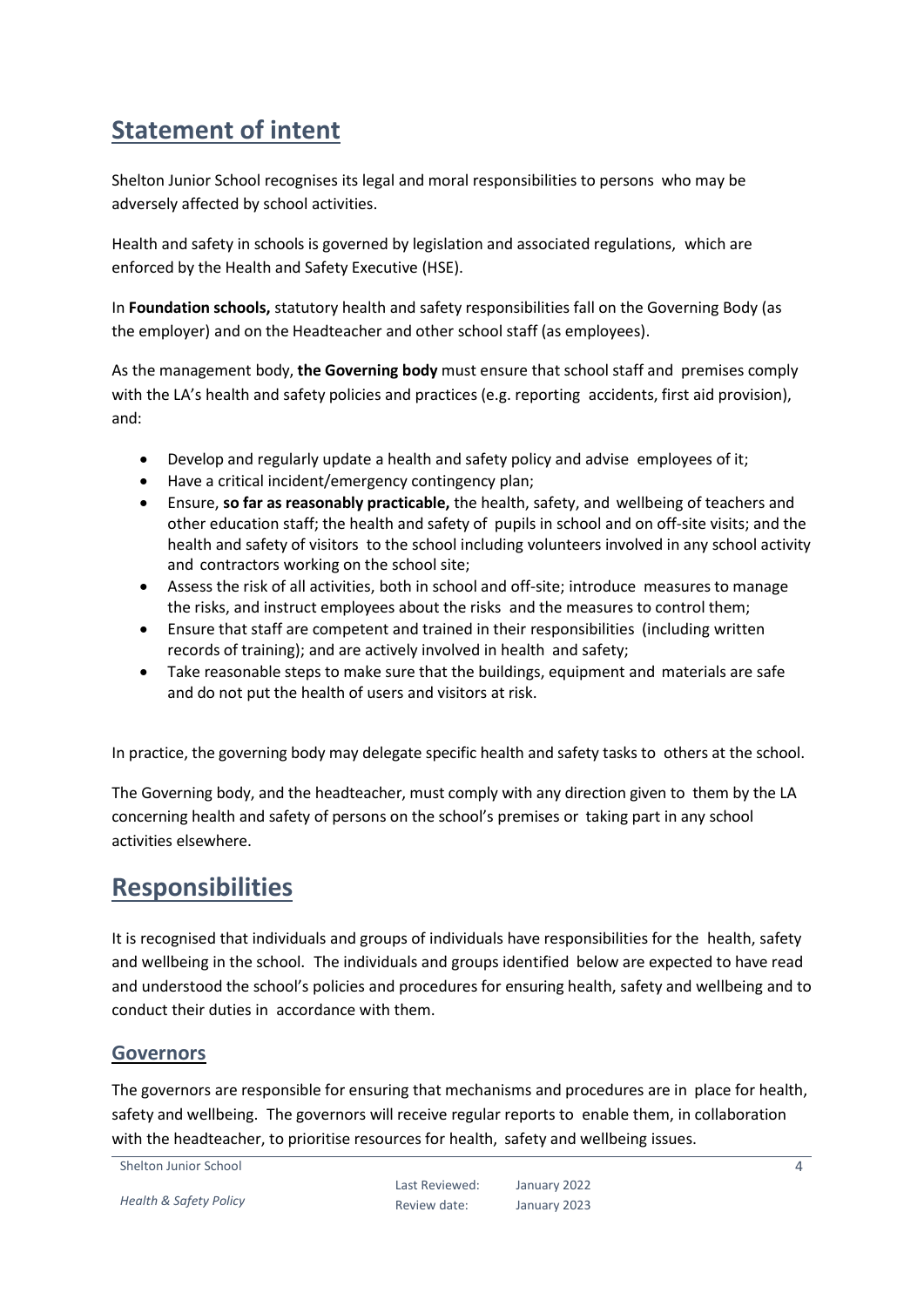The governors have appointed a Health and Safety Governor to receive information, monitor the implementation of policies, procedures and decisions and feedback to the governing body on health, safety and wellbeing issues.

### <span id="page-4-0"></span>**The governors of Shelton Junior School will**

- Provide as far as reasonably practicable a safe and healthy environment for all persons who work at, attend or visit the school.
- Ensure, as far as reasonably practicable, the health and safety of pupils, staff and volunteers on off-site visits and activities.
- Endorse and support the safety policies of Derby City Council (DCC), and to assist the Council to discharge those responsibilities, which it holds as an employer.
- Seek improvement to working conditions according to priorities within existing resources.
- Recognise their responsibilities when they make available premises or equipment for hire, and will ensure that risks to the safety or health of hirers and other persons are adequately controlled as far as possible.
- Ensure that risk assessments are carried out within the school using DCC risk assessment policy and forms and to ensure the assessments are reviewed at least annually.
- Encourage informal meetings and ensure time is made available in staff meetings where health and safety issues can be raised.
- Ensure that staff can access training to ensure their competence for their task.
- Accept the duties they may hold as a client when they arrange for work through contractors or volunteers. Follow DCC guidance for the selection of competent contractors and **will**  seek assistance from the schools Property Surveyor or DCC Property Management Division when necessary. Ensure that volunteers receive adequate instruction and supervision to work safely.
- Ensure all staff accidents, significant pupil accidents and third party accidents are reported to the County Health and Safety Team in accordance with the DCC accident reporting policy and procedure.
- Review on an annual basis, all accidents and incidents reported to identify trends.
- Consult with the school council and inform pupils of their responsibility for health and safety.
- Recognise the role of safety representatives appointed by recognised trade unions and cooperate with them so they may undertake their health and safety related functions, including reasonable paid time off for consultation, inspections and investigations.

#### <span id="page-4-1"></span>**Headteacher**

The headteacher has responsibility for:-

- Day to day management of all health and safety matters in the school in accordance with the health and safety policy.
- Ensure regular workplace inspections are carried out.
- The Headteacher will complete a site health and safety inspection each term.
- Submitting inspection reports to the governors.
- Ensuring action is taken on health, safety and wellbeing issues.
- Passing on information received on health and safety maters to appropriate people.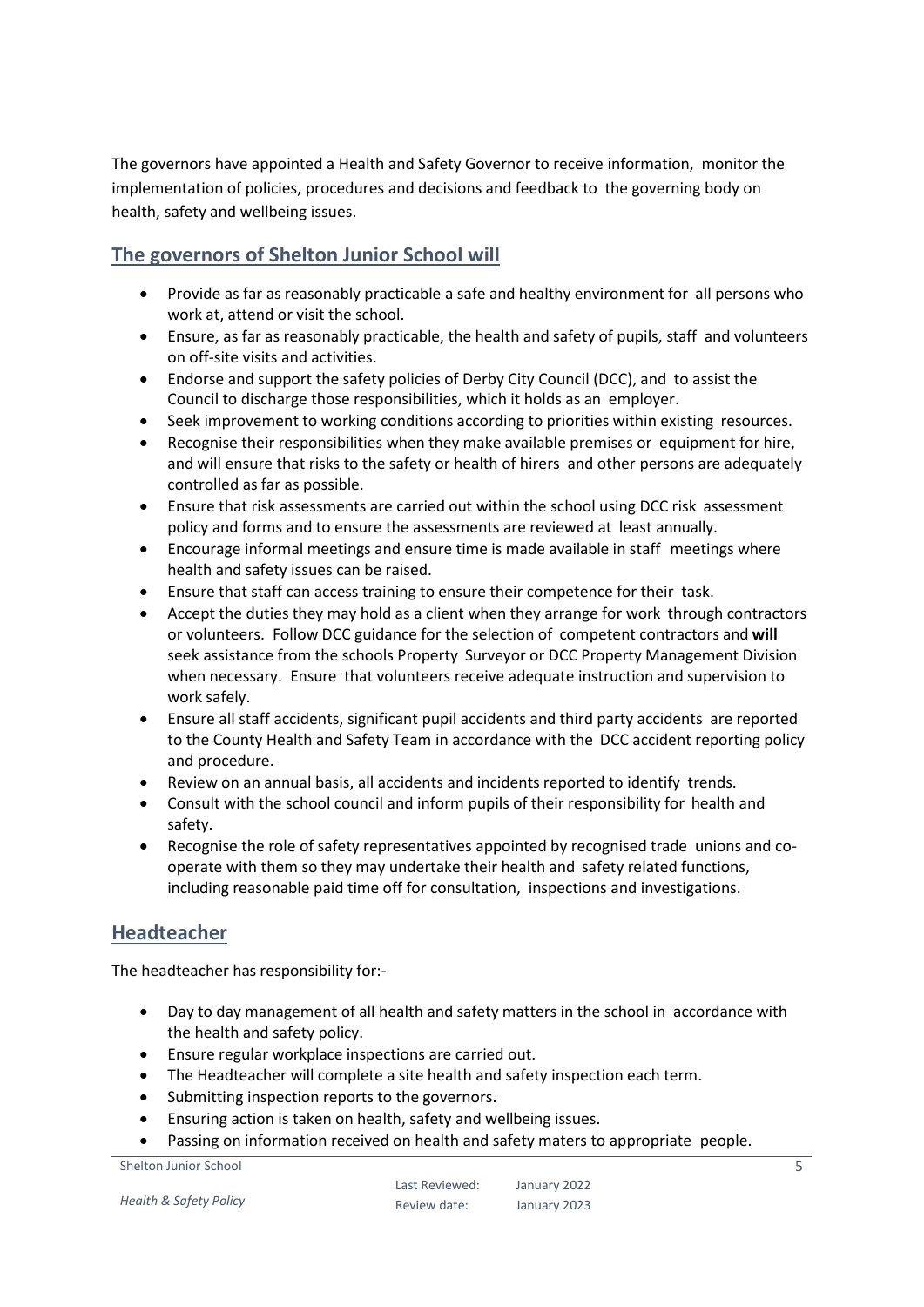- Carrying out accident investigations.
- Chairing the schools health and safety committee.
- $\bullet$  Identifying and facilitating staff training needs.
- Liaising with governors and/or the LEA on policy issues and any problems in implementing the health and safety policy.
- Co-operating with and providing necessary facilities for trade union safety representatives.
- Providing necessary facilities for all employees to be consulted on health and safety matters.
- Where contracts are negotiated directly between the school and the contractor, the headteacher is also expected to monitor purchasing and contracting procedures, to ensure that the employer's health and safety policy is complied with.

The Headteacher is responsible for liaising with contractors undertaking major works and for ensuring that the risk due to having contractors on site is monitored and controlled.

The Deputy headteacher is appointed with the authority of the headteacher to request action from the contractor where conditions are considered to be unsafe.

Whilst the responsibility for the above cannot be delegated, the function of carrying out these tasks can be delegated to other members of staff (i.e. the schools safety co-ordinator / manager, site manager).

#### <span id="page-5-0"></span>**Staff with special responsibility**

The following staff have special responsibility: The Caretaker, Teaching Staff and Line Managers

These job holders will be responsible for:

- The local arrangements to ensure the effective control of risks within the specific areas under their control.
- The local arrangements for the purchase, inspection and maintenance of equipment and its specification.
- The coordination of the schools health and safety policy in their own department or area of work, directly responsible to the headteacher for the application of the health and safety procedures and arrangements.
- Establishing and maintaining safe working practices including arrangements for ensuring, as far as is reasonably practicable, the absence of risks to health and safety in connection with the use, handling, storage and transport of articles and substances, e.g. chemicals, hot water, sharp tools and machinery.
- Resolving health, safety and wellbeing problems referred to them by members of their staff or referring to the headteacher or line manager any problems they are unable to resolve within the resources available to them.
- Ensuring that risk assessments are carried out when necessary and reviewed, and on a regular basis within the overall programme for the school, on the activities and equipment for which they are responsible.
- Ensuring, as far as reasonably practicable, that sufficient information, instruction, training and supervision is provided to enable employees and pupils to avoid hazards and to contribute positively to their own health and safety.
- Obtain relevant advice and guidance on health and safety matters.

Shelton Junior School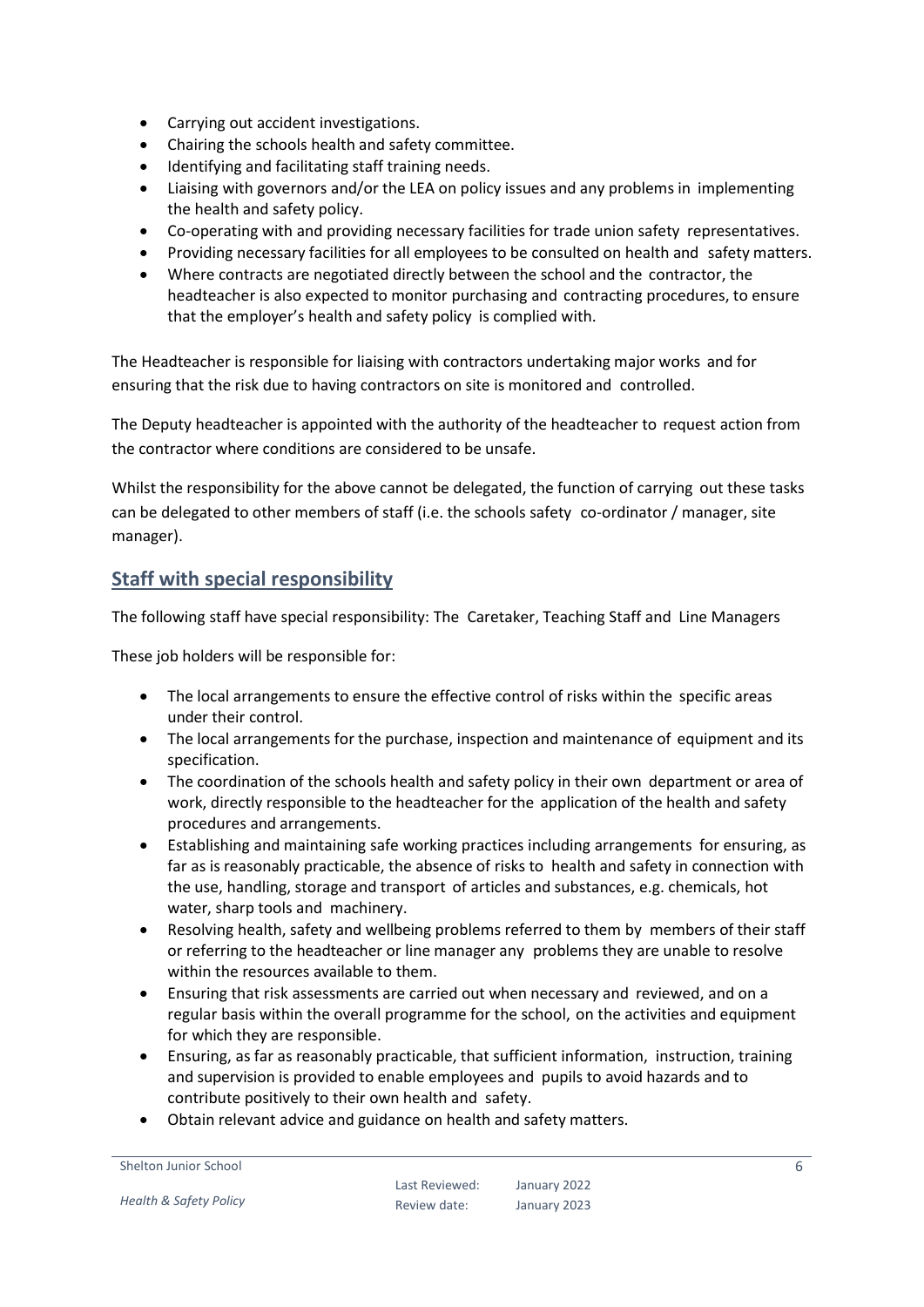#### <span id="page-6-0"></span>**Employees**

All employees are directly responsible for:

- Taking reasonable care for the health safety of themselves and of other people who may be affected by their acts and / or omissions.
- Co-operating fully with their manager or responsible person on all matters relating to their health and safety at work.
- Not recklessly or intentionally interfering with, or misusing any equipment, safety devices etc. that have been provided in the interest of health and safety.
- Reporting promptly, in the first instance to their manager or responsible person, any accidents, injury, significant near miss, incident of violence and aggression or cases of work– related ill health.
- Report to the relevant manager, any defects, hazard, damage or unsafe practices or other items that could give rise to an unsafe place of work or cause injury or ill-health to others. Any defective equipment should be labelled to ensure other employees cannot use the item.
- Wearing any protective clothing or equipment and using any safety devices that have been provided for their health and safety while at work.
- Observing safety rules, complying with codes of practice and health and safety policy and procedures, and adhering to safe working procedures at all times.
- Acquaint themselves with, and comply with, the procedure to follow in case of a fire or other emergency.
- Attending health and safety training as directed and undertaking their work activities in accordance with any health and safety training provided to them.

#### <span id="page-6-1"></span>**Volunteers**

Volunteers (such as parent helpers etc.) have a responsibility to act in accordance with the schools policies and procedures for health and safety and to report any incident or defective equipment to a member of staff immediately.

Volunteers are also expected to act only under the supervision of a qualified member of staff.

#### <span id="page-6-2"></span>**School health and safety representatives**

Safety representatives are appointed by the Governing Body Under the requirements of the Safety Committee and Safety Representative Regulations 1977, where safety representatives are appointed they will be given adequate time and facilities to fulfil their functions.

#### <span id="page-6-3"></span>**Contractors**

All contractors under school control will be appropriately selected and competent in terms of health and safety.

- Contractors must be made aware of and abide by the schools health and safety policy and not endanger pupils, staff or other visitors to the site.
- The School Business Manager will be responsible for the co-ordination of the contractors'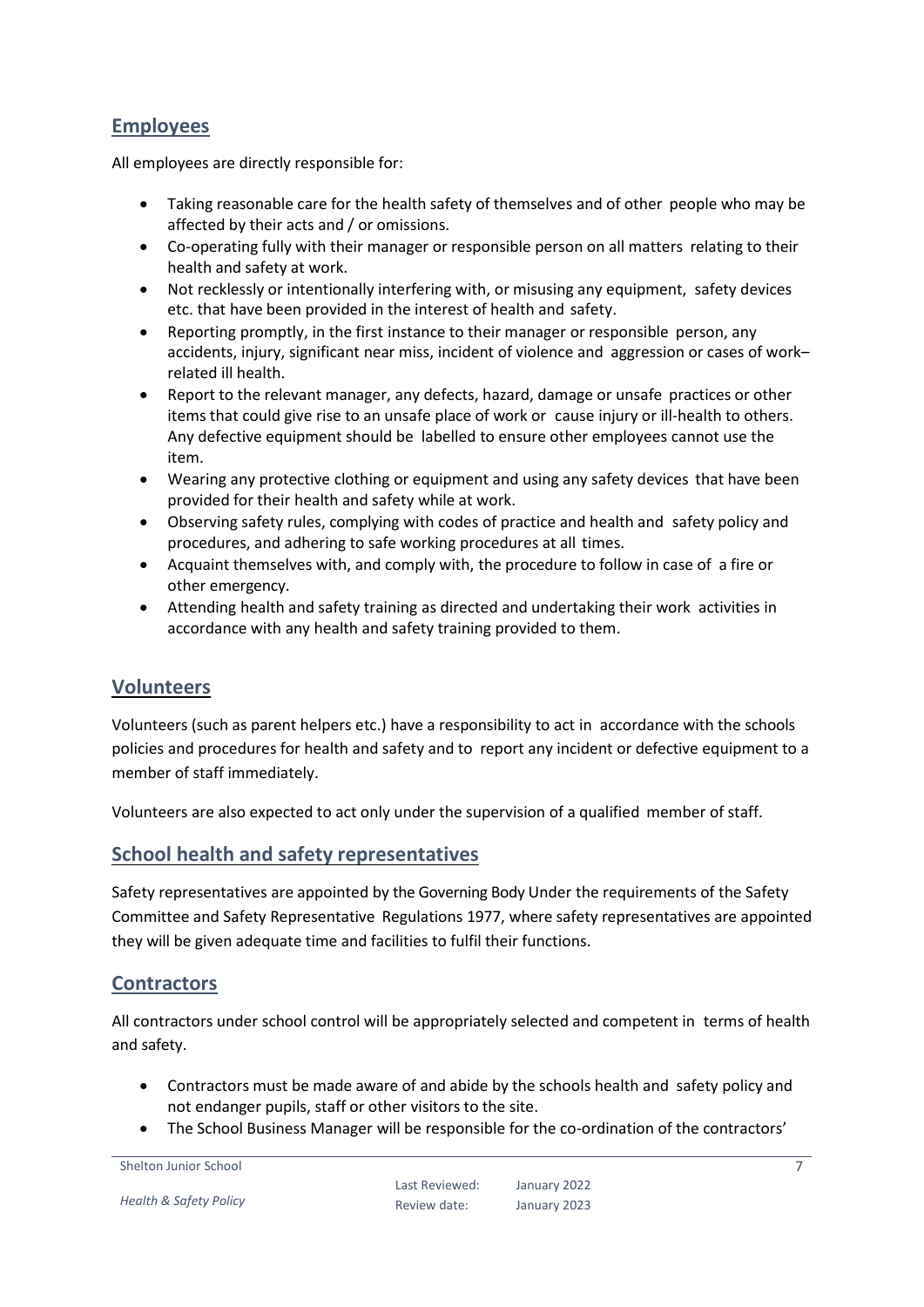activities on site.

 The headteacher must ensure that any temporary rules, such as exclusion from parts of the premises, are known to all staff, pupils and visitors to the premises. This might be achieved by the posting of suitable notices by the headteacher, or by the contractor, in consultation with the headteacher. All contractors must report to the School Business Manager before any work takes place and prior to each working session. The School Business Manager should then inform the contractor of any conditions which may affect his safety and that of others.

#### <span id="page-7-0"></span>**Visitors and other users of the premises**

Where the facilities are shared, ensure that there are suitable and sufficient arrangements for communicating and co-ordinating health, safety and security policies and procedures with other occupiers, e.g. youth service, leisure centre, catering and cleaning contractors and outside staff based in schools.

- All visitors to the school must comply with the school and DCC health and safety policy and procedures.
- Headteachers must ensure that a suitable system is implemented whereby visitors are required to record their visit to the school (automated signing in system) and the time they leave. This should include all visitors to the school including Governors, Property Surveyor, Contractor's etc.
- Where applicable visitors will be required to wear a 'visitors' identification badge which will be supplied by the school.
- Where reasonably practicable, visitors will be accompanied at all times by a responsible employee.
- Should a fire / emergency occur or the fire alarm is activated whilst visitors are on the schools premises, the person who is accompanying the visitor will take him / her to the fire assembly point.
- Should an incident / accident occur involving a visitor it must be reported using DCC accident reporting policy and procedure and form and sent to the County Health and Safety Team. An investigation must be undertaken as soon as possible by the relevant responsible person.
- If the incident is of a serious nature or fatal the headteacher should contact the City Council Health and Safety Team immediately .
	- Persons hosting visitors including meeting arrangers must ensure:
	- 1. Visitors are alerted to the establishment fire procedures.
	- 2. Visitors adhere to the 'no smoking' policy.
	- 3. Visitors park their vehicles in such a way so as not to obstruct fire escape routes, roads, access or other vehicles.
	- 4. Visitors record time of arrival and departure in the visitors book.
	- 5. Where applicable visitors are provide with and wear identification badges.
	- 6. Visitors are accompanied or authorised to enter the premises.
	- 7. Visitors remain within authorised areas and do not enter any restricted area unless permission is granted and the person is accompanied.
	- 8. Visitors do not take anything with them from the premises, or bring anything onto the premises that may create a hazard or risk unless authorised.
	- 9. Visitors report all accidents, incidents and near misses to the host.
	- 10. Visitors wear protective clothing that is supplied when necessary.

Shelton Junior School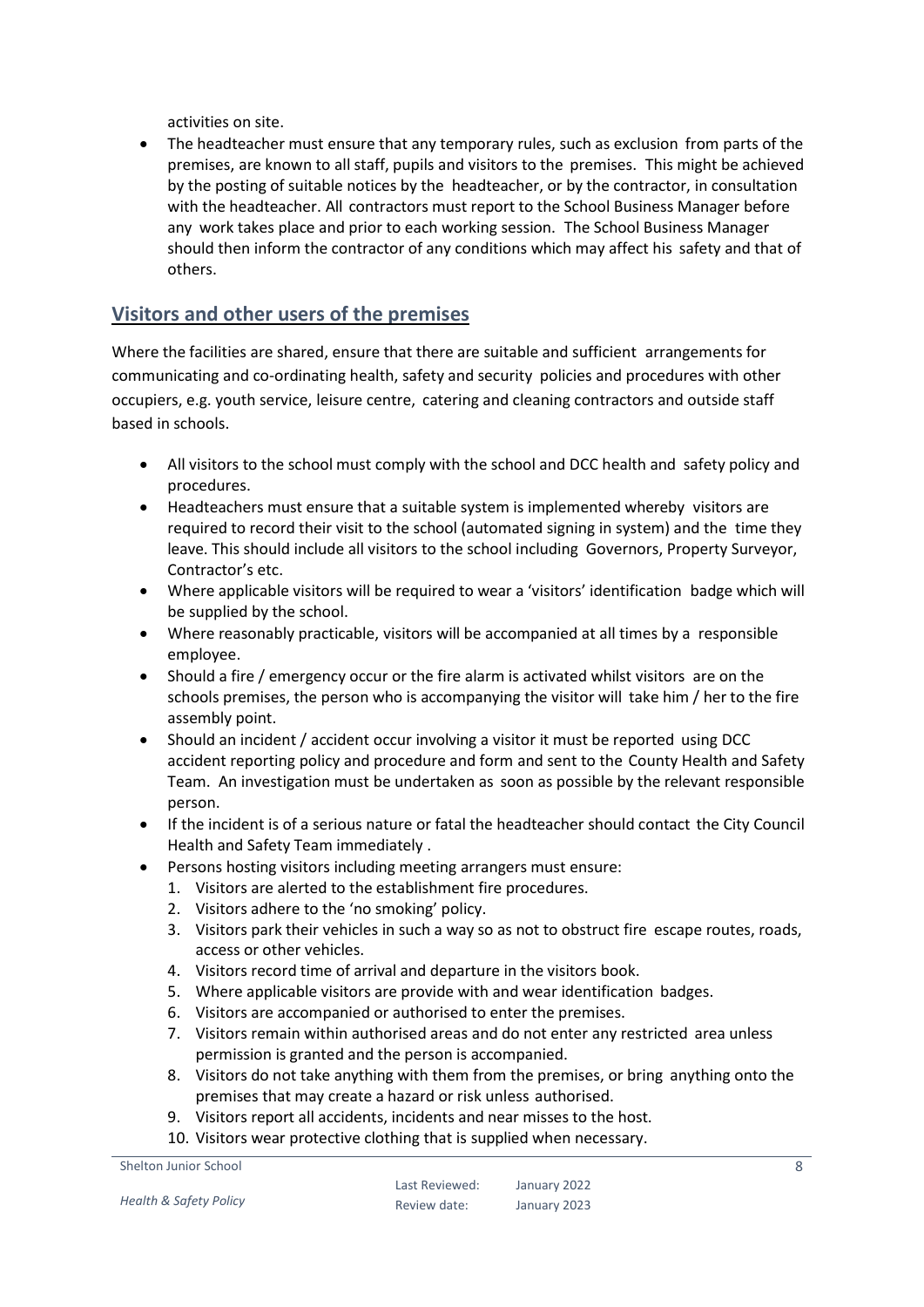#### <span id="page-8-0"></span>**Lettings**

The headteacher will ensure that the hirer of the premises, for any event, is aware of his / her obligations under health and safety legislation and the school and DCC health and safety policies where appropriate. The school has its own lettings policy.

#### <span id="page-8-1"></span>**Pupils**

Pupils will be reminded that they are expected to:

- Exercise personal responsibility for the health and safety of themselves and others.
- Observe standards of dress consistent with safety and / or hygiene, as detailed within the appropriate curriculum safety guidelines.
- Observe all the health and safety rules of the school and, in particular, the instructions of staff given in an emergency.
- Use and not wilfully misuse, neglect or interfere with things provided for their health and safety.

All pupils and parents will be made aware of this section of the policy through the prospectus & school website.

## <span id="page-8-2"></span>**Arrangements**

#### <span id="page-8-3"></span>**First aid**

The school has assessed the need for first aid provision and ensures that the guidelines given within the latest DCC First Aid Code of Practice are complied with.

An up to date list of all first aiders is available in the school office and staff room.

#### **Please see separate First Aid Policy.**

#### <span id="page-8-4"></span>**Accident recording**

The school will record all accidents in accordance with DCC Accident reporting policy and procedure.

Any accidents reportable to the HSE under the Reporting of Injuries, Diseases and Dangerous Occurrences Regulations 1995 (RIDDOR) will be completed by the County Health and Safety Team on the schools behalf.

#### <span id="page-8-5"></span>**Administration of medicines**

The school follows DfES guidance on the dispensing of medicines within school. Please see separate policy – Supporting Pupils With Medical Needs.

Shelton Junior School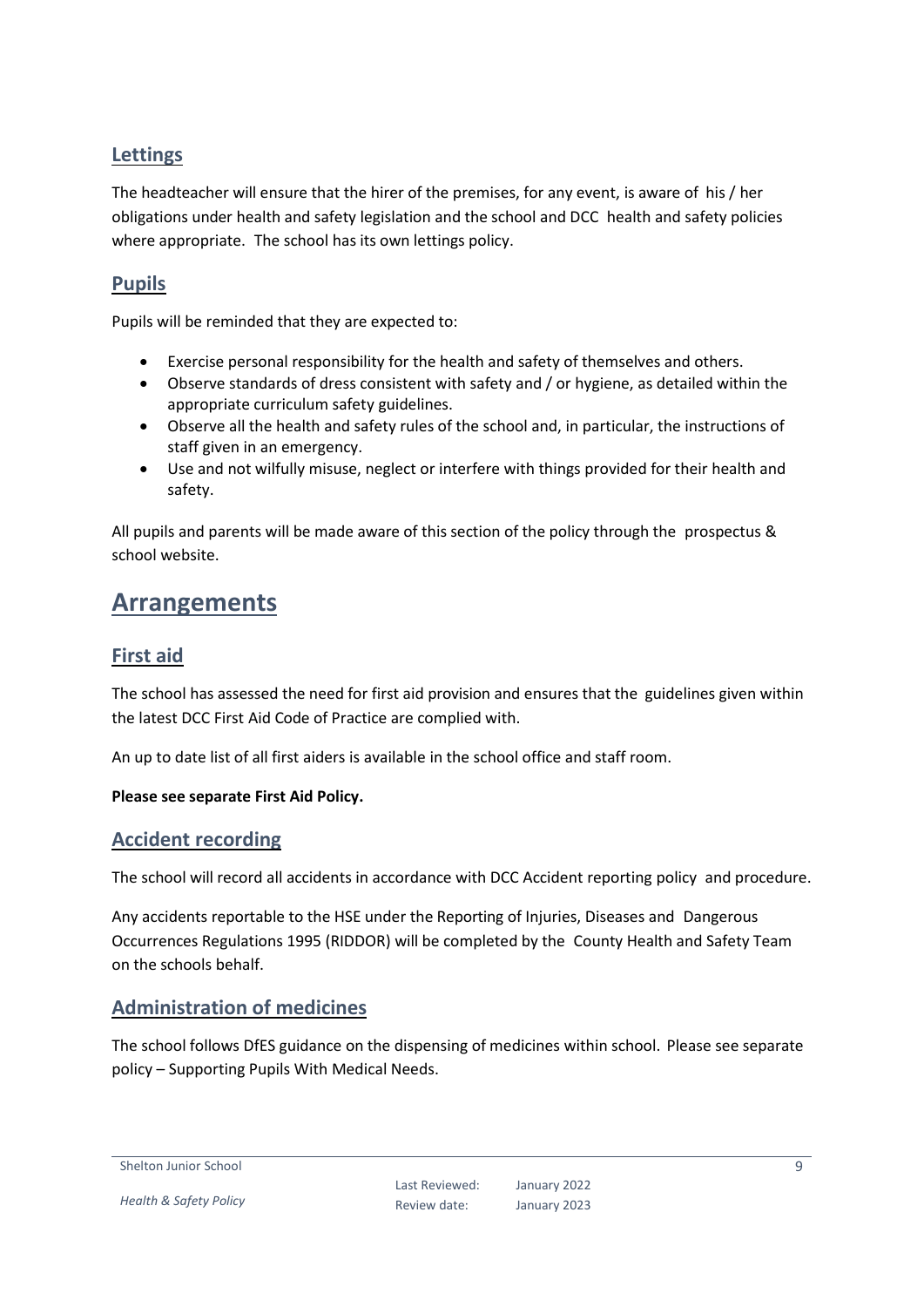#### <span id="page-9-0"></span>**Off site visits**

The school follows DCC Children's Services Off Site Events and Adventurous Activities Policy.

Further information can be found within this policy.

#### <span id="page-9-1"></span>**Fire**

The school will ensure that a fire evacuation drill is completed at least once per term and record the date in the fire log.

The fire log will be kept up to date with entries for weekly fire alarm checks and fire door checks, monthly emergency lighting checks and fire extinguisher checks and any contractor visits or false alarms.

Arrangements are in place for evacuating disabled people

The headteacher/governing body will ensure a fire risk assessment is completed and updated at least annually or more frequently if there is a significant change to the building.

All staff are responsible for ensuring that pupils and visitors evacuate in an orderly and timely fashion in the event of the alarm sounding.

All staff are responsible for ensuring evacuation routes and doors are kept clear at all times.

For further details please see the schools Fire and Emergency Evacuation Policy.

#### <span id="page-9-2"></span>**Electricity**

The school will undertake to inspect and test all portable appliances by a competent person on an at least two yearly basis with a written annual visual check in between the years of PAT test.

The competent person will produce an inventory of test which will be kept in the school office PAT testing file in school office.

All staff will visually inspect electrical equipment before use for obvious defects.

Defective equipment will not be used, will be labelled and reported as defective for replacement/repair.

The school will ensure that the fixed wiring inspections are completed on a 5 yearly basis by a competent contractor.

Personal items of electrical equipment should not be brought into school for use by staff or pupils.

#### <span id="page-9-3"></span>**Work equipment**

All work equipment will be purchased from a reputable supplier.

Before purchase the following considerations must be given:

Shelton Junior School

*Health & Safety Policy*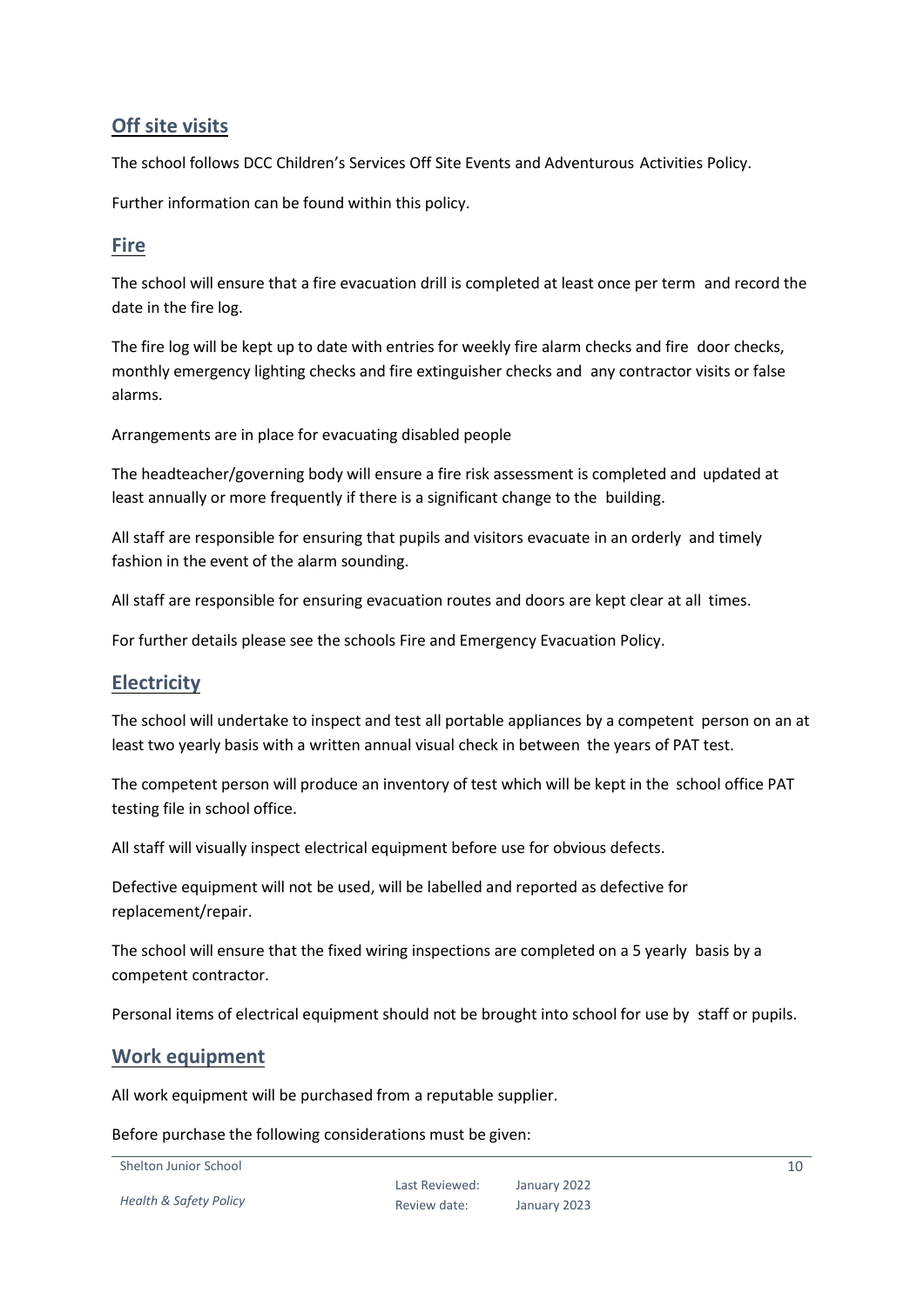- The installation requirements
- The suitability for purpose
- The positioning and or storage of the equipment
- Maintenance requirements (contracts and repairs)
- Training and use of the equipment.

Staff must not use new items of work equipment unless appropriate training has been given. A risk assessment must be completed for the work equipment and staff using the equipment must have assess to and comply with the risk assessment.

All plant and equipment that require statutory inspection, testing and maintenance for example, steam boilers, pressure cookers, lifting equipment, local exhaust ventilation will be completed by a DCC approved contractor (if the school does not use an approved contractor they must ensure a competent contractor is used).

Any personal protective equipment (PPE) required for the use of the work equipment will be supplied free of charge by the school. All employees will be expected to wear the PPE when operating the equipment.

#### <span id="page-10-0"></span>**Access equipment (kick-stools, ladders, tower scaffolds and mewps etc)**

All access equipment must be purchased form a reputable supplier.

Before purchase the following considerations must be given:

- The installation requirements
- The suitability for purpose
- The positioning and or storage of the equipment
- Training and use of the equipment.

Staff must not use access equipment unless appropriate training has been given. A risk assessment must be completed for the access equipment or task and staff using the equipment must have access to and comply with the risk assessment.

The access equipment should be visually checked before each use. An inventory is required for all access equipment with a formal written 6 monthly check.

#### <span id="page-10-1"></span>**Control of hazardous substances**

All substances that may be considered hazardous to health have been assessed (except in science – these are covered by CLEAPSS hazards).

A copy of the health and safety data sheet and COSHH assessment will be available in the location of where the chemicals are used / stored.

Any person using these chemicals must ensure they have seen and follow the information given on the COSHH assessment (including the wearing of any identified PPE).

```
Shelton Junior School
```